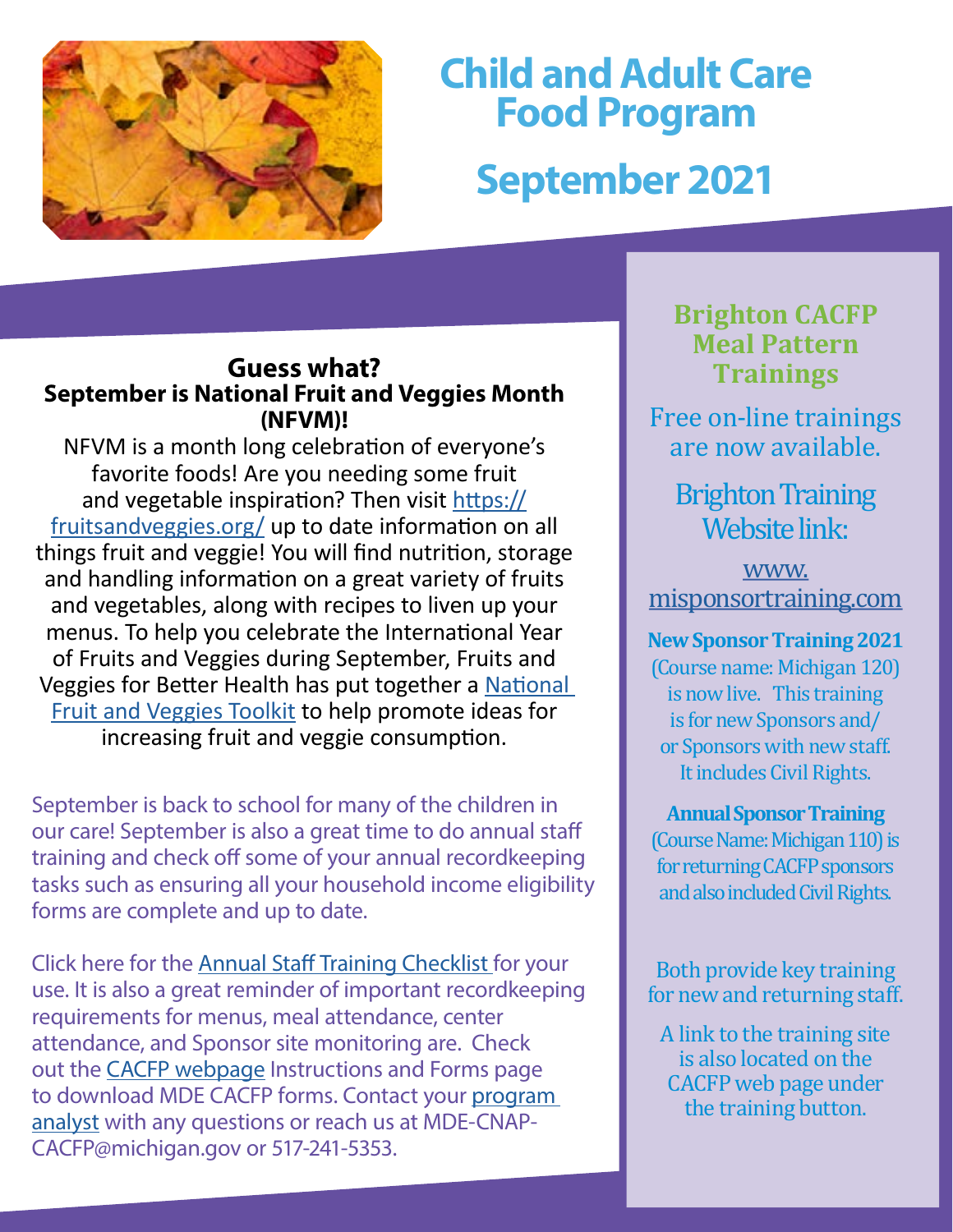

#### **[Baked Egg Rolls](https://gcc02.safelinks.protection.outlook.com/?url=https%3A%2F%2Fr20.rs6.net%2Ftn.jsp%3Ff%3D001IWohIBU-vvEA5mEtAqcri7sgbigA-4MOjqehCEakBIEHwjwgC5JssaTfdpsZ_0x7xUaV4NqAkeaXmjL80uXm8d9Si7t7oJRvpcDI3SusEiuJw3ixGEc89ZWbV-RCx8ZmWXoMmtiCf6BfklMgOnQAdFFri9-LFyEUbTZMjQoMXQtsiXCpjI-_S4RTpc8EYJOFxczr0UjJA5nZv--5v-mikj0Ao6Xo3XcLkJsPbOABrX4%3D%26c%3DKqFXhFc5hm4ANrYNxEIjBHr1v2asHl--P_68Lr11kPcSVB8peOCs7Q%3D%3D%26ch%3DpS9JmtZTJswOI9ppLEeCzwf979caAQz_v06el3fTePoQHXY4A8ImsQ%3D%3D&data=04%7C01%7Cgalbavit%40michigan.gov%7C49c0df3d0c2947964e5408d95c132fd1%7Cd5fb7087377742ad966a892ef47225d1%7C0%7C0%7C637642059751060023%7CUnknown%7CTWFpbGZsb3d8eyJWIjoiMC4wLjAwMDAiLCJQIjoiV2luMzIiLCJBTiI6Ik1haWwiLCJXVCI6Mn0%3D%7C1000&sdata=n7oGM7F8Odh%2FgJMAb5RNb3MCAA4Fs8E9BZC9RT341EY%3D&reserved=0)**

Try out this spin on egg rolls - not only does it use baking instead of frying, but lean turkey meat and crunchy, nutrient-packed vegetables make it even more hearthealthy while still being a delicious meal.

Download the Recipe for 6, 25 and 50 Servings in English and Spanish

# **Offering Water [in the CACFP](https://growthzonesitesprod.azureedge.net/wp-content/uploads/sites/2039/2021/08/USDA-FNS-Offering-Water-in-the-CACFP-EN-SP-cacfp.org_.pdf)**



**Get tips on how to properly offer water to participants in the CACFP with the USDA's new worksheet.**

**Download Worksheet in English and Spanish**

#### **Child and Adult Care Food Program (CACFP) Meal Pattern Flexibility Waiver: Effective for July 1, 2021 to June 30, 2022, is now available.**

The USDA approved a nationwide waiver for meal pattern flexibility for School Year (SY) 2021-2022 for the CACFP (**[Waiver # 91](https://gcc02.safelinks.protection.outlook.com/?url=https%3A%2F%2Ffns-prod.azureedge.net%2Fsites%2Fdefault%2Ffiles%2Fresource-files%2FCOVID19NationwideWaiver91os.pdf&data=04%7C01%7CGalbaviT%40michigan.gov%7Caa13ce630ed34df3e71208d9371006f5%7Cd5fb7087377742ad966a892ef47225d1%7C0%7C0%7C637601364239559241%7CUnknown%7CTWFpbGZsb3d8eyJWIjoiMC4wLjAwMDAiLCJQIjoiV2luMzIiLCJBTiI6Ik1haWwiLCJXVCI6Mn0%3D%7C1000&sdata=blm6o%2B%2BPV8zziUfcATDKWACC8VpPqis3qxmbJANcLU8%3D&reserved=0)**). This waiver is offered to encourage the safe re-opening of child and adult care facilities throughout the summer and school year of 2021-2022. The USDA expects and strongly encourages Program operators to maintain and meet the nutrition standards for the CACFP to the greatest extent possible to ensure access to safe, nutritious meals.

The CACFP Meal Pattern Flexibility **[waiver request](https://gcc02.safelinks.protection.outlook.com/?url=https%3A%2F%2Fforms.office.com%2FPages%2FResponsePage.aspx%3Fid%3Dh3D71Xc3rUKWaoku9HIl0adBQgBF3EpMrfJJyRNd7ZFURUdTSUo1Q0dFNUw1M1VNTFVLWUZKSjc5SC4u&data=04%7C01%7CGalbaviT%40michigan.gov%7Caa13ce630ed34df3e71208d9371006f5%7Cd5fb7087377742ad966a892ef47225d1%7C0%7C0%7C637601364239559241%7CUnknown%7CTWFpbGZsb3d8eyJWIjoiMC4wLjAwMDAiLCJQIjoiV2luMzIiLCJBTiI6Ik1haWwiLCJXVCI6Mn0%3D%7C1000&sdata=jyvMbMUoQd5QRROr9uxG8BK%2FFD70ysF3N%2BloxM1uaTA%3D&reserved=0)  [form](https://gcc02.safelinks.protection.outlook.com/?url=https%3A%2F%2Fforms.office.com%2FPages%2FResponsePage.aspx%3Fid%3Dh3D71Xc3rUKWaoku9HIl0adBQgBF3EpMrfJJyRNd7ZFURUdTSUo1Q0dFNUw1M1VNTFVLWUZKSjc5SC4u&data=04%7C01%7CGalbaviT%40michigan.gov%7Caa13ce630ed34df3e71208d9371006f5%7Cd5fb7087377742ad966a892ef47225d1%7C0%7C0%7C637601364239559241%7CUnknown%7CTWFpbGZsb3d8eyJWIjoiMC4wLjAwMDAiLCJQIjoiV2luMzIiLCJBTiI6Ik1haWwiLCJXVCI6Mn0%3D%7C1000&sdata=jyvMbMUoQd5QRROr9uxG8BK%2FFD70ysF3N%2BloxM1uaTA%3D&reserved=0)** must be completed to request a waiver. It can be completed at any time during the waiver period.

Complete the wavier form to request any or all of the following items:

- Waive the requirement to serve one whole grain rich (WGR) item per day
- Waive the requirement to begin using ounce equivalents to measure grain servings by October 1, 2021
- Waive the requirement to serve only fat free flavored milk (allows 1% flavored milk for participants ages 6 and up ONLY)

CACFP operators will need to provide targeted, justified reasons for each request(s) to waive the above meal pattern requirements. Reasons given are to demonstrate specific need based on the Sponsor's plans to support access to nutritious meals while minimizing potential exposure to COVID-19. Requests will be approved on a case by case basis for each sponsor. You will be notified via email regarding MDE's decision.

Please keep your participants' health and well-being in mind and seek to meet the meal pattern requirements to the greatest extent possible. All CACFP meal pattern requirements remain in effect.

The Child and Adult Care Food Program form is found on the MDE CACFP webpage under resources and here: **[MDE CACFP Meal Pattern Waiver Request Form](https://gcc02.safelinks.protection.outlook.com/?url=https%3A%2F%2Fforms.office.com%2FPages%2FResponsePage.aspx%3Fid%3Dh3D71Xc3rUKWaoku9HIl0adBQgBF3EpMrfJJyRNd7ZFURUdTSUo1Q0dFNUw1M1VNTFVLWUZKSjc5SC4u&data=04%7C01%7CGalbaviT%40michigan.gov%7Caa13ce630ed34df3e71208d9371006f5%7Cd5fb7087377742ad966a892ef47225d1%7C0%7C0%7C637601364239569197%7CUnknown%7CTWFpbGZsb3d8eyJWIjoiMC4wLjAwMDAiLCJQIjoiV2luMzIiLCJBTiI6Ik1haWwiLCJXVCI6Mn0%3D%7C1000&sdata=L4%2BnOWRr4dvhWsWwWpyMN6NK2QESKySiECMRHzkPvn0%3D&reserved=0)**

If you have any questions, please contact your program analyst (email is best), Melissa Lonsberry, Program Consultant, at lonsberrym@michigan.gov or the CACFP office at MDE-CNAP-CACFP@michigan.gov.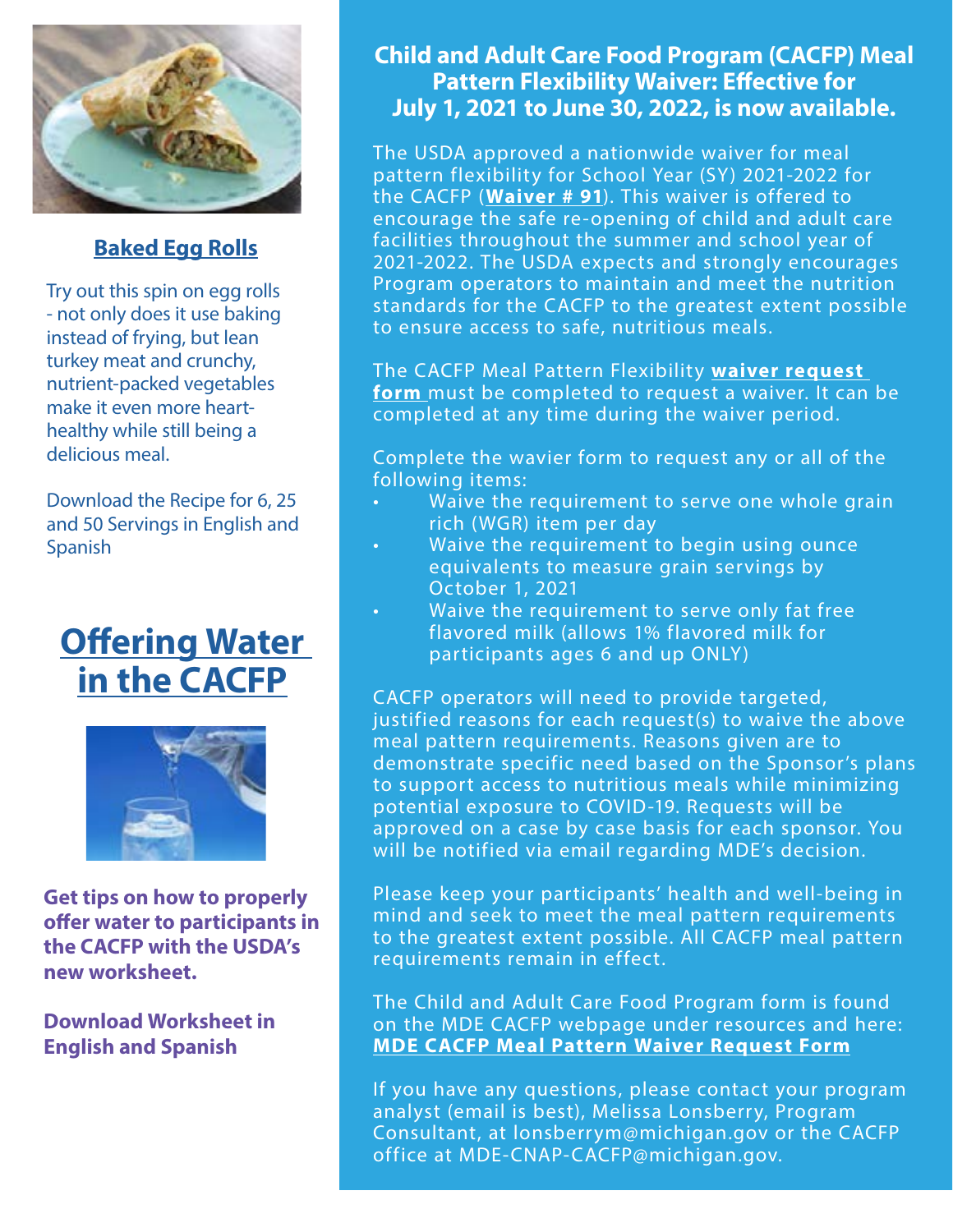#### [Food Service](https://www.michigan.gov/documents/mde/Admin_Memo_No_9_620381_7.pdf) [Administrative Memo No. 9 \(School Year 2017-2018\)](https://www.michigan.gov/documents/mde/Admin_Memo_No_9_620381_7.pdf)

[Claiming Preschool Children under the National School Lunch and School](https://fns-prod.azureedge.net/sites/default/files/resource-files/FiestaMexicanLasagnaCACFPCenterRecipe.pdf)  Breakfast Programs versus the Child and Adult Care Food Program for School Food Authorities (SFAs)

The purpose of the memorandum is to clarify when it is appropriate for a School Food Authority (SFA) to claim meals served to preschool children under the National School Lunch Program (NSLP)/School Breakfast Program (SBP) versus the Child and Adult Care Food Program (CACFP).

Please refer to [Administrative Memo No.9 \(School Year 2017-2018\) f](https://www.michigan.gov/documents/mde/Admin_Memo_No_9_620381_7.pdf)or full details.

### **New CACFP Resources from Team Nutrition**

**USDA's Team Nutrition initiative is pleased to announce the release of new resources for Child and Adult Care Food Program (CACFP) operators. All materials are available in English and in Spanish, for download and printing. Printed versions of these materials will be made available at a later date.** 

- **• Serving Adult Participants in the USDA CACFP, available at: [https://www.](https://gcc02.safelinks.protection.outlook.com/?url=https%3A%2F%2Fwww.fns.usda.gov%2Ftn%2Fserving-adult-participants-cacfp&data=04%7C01%7CGalbaviT%40michigan.gov%7C9127b23a2b9f4c03799808d95c0626a5%7Cd5fb7087377742ad966a892ef47225d1%7C0%7C0%7C637642003747131541%7CUnknown%7CTWFpbGZsb3d8eyJWIjoiMC4wLjAwMDAiLCJQIjoiV2luMzIiLCJBTiI6Ik1haWwiLCJXVCI6Mn0%3D%7C1000&sdata=XxjjJNaNwYtBCkWkBI1%2FrVBVdXVLA1iYr%2BPs6zq5hFM%3D&reserved=0) [fns.usda.gov/tn/serving-adult-participants-cacfp](https://gcc02.safelinks.protection.outlook.com/?url=https%3A%2F%2Fwww.fns.usda.gov%2Ftn%2Fserving-adult-participants-cacfp&data=04%7C01%7CGalbaviT%40michigan.gov%7C9127b23a2b9f4c03799808d95c0626a5%7Cd5fb7087377742ad966a892ef47225d1%7C0%7C0%7C637642003747131541%7CUnknown%7CTWFpbGZsb3d8eyJWIjoiMC4wLjAwMDAiLCJQIjoiV2luMzIiLCJBTiI6Ik1haWwiLCJXVCI6Mn0%3D%7C1000&sdata=XxjjJNaNwYtBCkWkBI1%2FrVBVdXVLA1iYr%2BPs6zq5hFM%3D&reserved=0)**
- **• Serving Meats and Meat Alternates at Lunch and Supper in the USDA CACFP, available at: [https://www.fns.usda.gov/tn/serving-meats-meat](https://gcc02.safelinks.protection.outlook.com/?url=https%3A%2F%2Fwww.fns.usda.gov%2Ftn%2Fserving-meats-meat-alternates-lunch-supper-cacfp&data=04%7C01%7CGalbaviT%40michigan.gov%7C9127b23a2b9f4c03799808d95c0626a5%7Cd5fb7087377742ad966a892ef47225d1%7C0%7C0%7C637642003747131541%7CUnknown%7CTWFpbGZsb3d8eyJWIjoiMC4wLjAwMDAiLCJQIjoiV2luMzIiLCJBTiI6Ik1haWwiLCJXVCI6Mn0%3D%7C1000&sdata=ugDyHaGxjwU9xf%2FvsZ64Wq%2Bo6d5cUYpObDzucCQSpDY%3D&reserved=0)[alternates-lunch-supper-cacfp](https://gcc02.safelinks.protection.outlook.com/?url=https%3A%2F%2Fwww.fns.usda.gov%2Ftn%2Fserving-meats-meat-alternates-lunch-supper-cacfp&data=04%7C01%7CGalbaviT%40michigan.gov%7C9127b23a2b9f4c03799808d95c0626a5%7Cd5fb7087377742ad966a892ef47225d1%7C0%7C0%7C637642003747131541%7CUnknown%7CTWFpbGZsb3d8eyJWIjoiMC4wLjAwMDAiLCJQIjoiV2luMzIiLCJBTiI6Ik1haWwiLCJXVCI6Mn0%3D%7C1000&sdata=ugDyHaGxjwU9xf%2FvsZ64Wq%2Bo6d5cUYpObDzucCQSpDY%3D&reserved=0)**
- **• Offering Water in the USDA CACFP, available at: [https://www.fns.usda.gov/](https://gcc02.safelinks.protection.outlook.com/?url=https%3A%2F%2Fwww.fns.usda.gov%2Ftn%2Foffering-water-cacfp&data=04%7C01%7CGalbaviT%40michigan.gov%7C9127b23a2b9f4c03799808d95c0626a5%7Cd5fb7087377742ad966a892ef47225d1%7C0%7C0%7C637642003747141497%7CUnknown%7CTWFpbGZsb3d8eyJWIjoiMC4wLjAwMDAiLCJQIjoiV2luMzIiLCJBTiI6Ik1haWwiLCJXVCI6Mn0%3D%7C1000&sdata=pEdBCNJFAmMA9XSBZYgl0LgJ3BuD6Ekfeh0UOAZma3U%3D&reserved=0) [tn/offering-water-cacfp](https://gcc02.safelinks.protection.outlook.com/?url=https%3A%2F%2Fwww.fns.usda.gov%2Ftn%2Foffering-water-cacfp&data=04%7C01%7CGalbaviT%40michigan.gov%7C9127b23a2b9f4c03799808d95c0626a5%7Cd5fb7087377742ad966a892ef47225d1%7C0%7C0%7C637642003747141497%7CUnknown%7CTWFpbGZsb3d8eyJWIjoiMC4wLjAwMDAiLCJQIjoiV2luMzIiLCJBTiI6Ik1haWwiLCJXVCI6Mn0%3D%7C1000&sdata=pEdBCNJFAmMA9XSBZYgl0LgJ3BuD6Ekfeh0UOAZma3U%3D&reserved=0)**

**To see Team Nutrition's collection of CACFP training tools, please visit: [https://www.fns.usda.gov/tn/training-tools-cacfp.](https://gcc02.safelinks.protection.outlook.com/?url=https%3A%2F%2Fwww.fns.usda.gov%2Ftn%2Ftraining-tools-cacfp&data=04%7C01%7CGalbaviT%40michigan.gov%7C9127b23a2b9f4c03799808d95c0626a5%7Cd5fb7087377742ad966a892ef47225d1%7C0%7C0%7C637642003747141497%7CUnknown%7CTWFpbGZsb3d8eyJWIjoiMC4wLjAwMDAiLCJQIjoiV2luMzIiLCJBTiI6Ik1haWwiLCJXVCI6Mn0%3D%7C1000&sdata=Hdu33OXyT7qkN44%2F6jhmyaiOROqpyGjCP1FEkTsiEoI%3D&reserved=0)** 

**Questions about this announcement may be sent to TeamNutrition@USDA.gov.**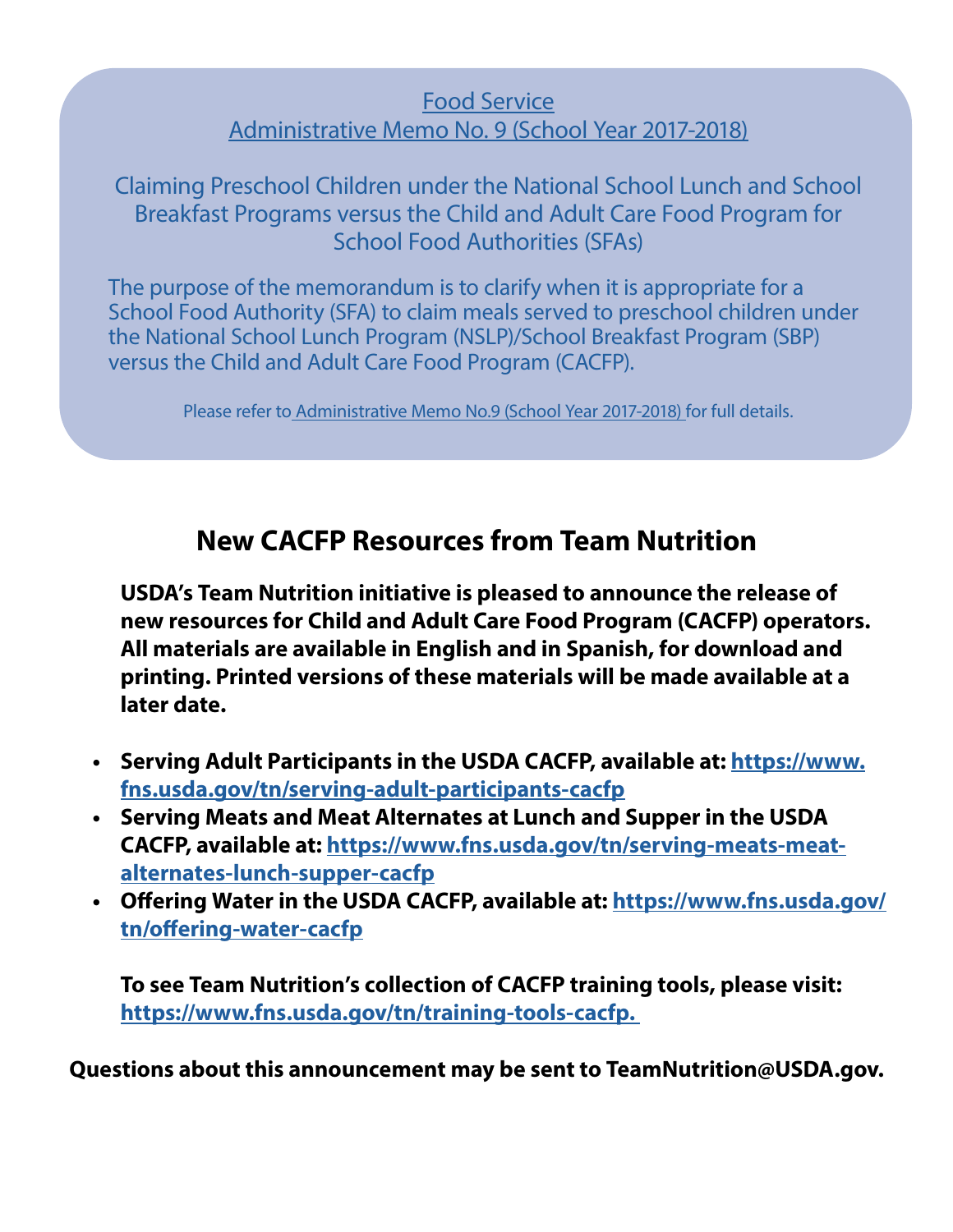

# **Nominate Someone Today!**

**Another year, another Home Fridge Advantage! Michigan's dairy farmers want to give another eight deserving people an "advantage" again this year by surprising them with a NEW refrigerator stocked with Undeniably Diary and other nutrientrich foods. One winner will be chosen for each of the scheduled Detroit Lions home games. Each chosen winner will also select a local food pantry or school to receive a Forward Pass for equipment to help provide fresh, nutritious foods to their clients, including dairy!** 

### **[Learn More](https://www.milkmeansmore.org/home-fridge/)**



### **NexSys - Getting Started**

 The Michigan Department of Education (MDE) is transitioning from MEGS+ to NexSys for applications and grants. MDE will be providing Microsoft Teams trainings for NexSys on the dates and times listed below. These sessions will give the user a brief overview of the basics of MILogin for Third Party account setup, an understanding of the new platform, navigation tips, and general guidance on completing applications in NexSys.

Please Note: These sessions will not include the accounting and cash components of NexSys. A complete list of accounting and cash trainings can be found on the NexSys website: Michigan.gov/MDE-NexSys.

> Thursday, September 2, 1 p.m.-2 p.m. [Click here to join the meeting](https://teams.microsoft.com/l/meetup-join/19%3ameeting_NWMzZTY0MzktNjkyZC00ZGEwLTkwNGUtYWMyZDM3M2RiNTMz%40thread.v2/0?context=%7b%22Tid%22%3a%22d5fb7087-3777-42ad-966a-892ef47225d1%22%2c%22Oid%22%3a%22b5700645-051c-4201-a0dd-498961652b05%22%7d)

Friday, September 10th, 10 a.m. – 11 a.m. [Click here to join the meeting](https://teams.microsoft.com/l/meetup-join/19%3ameeting_ZjFhNDYyY2UtMGQyMy00MTI1LWE5YzEtN2M5ZjNlOGZkOTgw%40thread.v2/0?context=%7b%22Tid%22%3a%22d5fb7087-3777-42ad-966a-892ef47225d1%22%2c%22Oid%22%3a%22b5700645-051c-4201-a0dd-498961652b05%22%7d)

Thursday, September 16th, 1 p.m. – 2 p.m. [Click here to join the meeting](https://teams.microsoft.com/l/meetup-join/19%3ameeting_NjkxMjVmMzctYjRiZS00NGY3LWFmZWEtODA3OTgwNTQ5NTI4%40thread.v2/0?context=%7b%22Tid%22%3a%22d5fb7087-3777-42ad-966a-892ef47225d1%22%2c%22Oid%22%3a%22b5700645-051c-4201-a0dd-498961652b05%22%7d)

Monday, September 20th, 3 p.m. – 4 p.m. [Click here to join the meeting](https://teams.microsoft.com/l/meetup-join/19%3ameeting_YjI1MTRkMTMtZjRkZC00NmU5LTg5MGEtMTJjYzMwNjNlNDM3%40thread.v2/0?context=%7b%22Tid%22%3a%22d5fb7087-3777-42ad-966a-892ef47225d1%22%2c%22Oid%22%3a%22b5700645-051c-4201-a0dd-498961652b05%22%7d) 

Monday, September 27th, 11 a.m. – 12 p.m. [Click here to join the meeting](https://teams.microsoft.com/l/meetup-join/19%3ameeting_NmJmZWM3M2QtZTc2Ny00OTA3LTk0MmUtNDEyY2M5ZDNmMjY4%40thread.v2/0?context=%7b%22Tid%22%3a%22d5fb7087-3777-42ad-966a-892ef47225d1%22%2c%22Oid%22%3a%22b5700645-051c-4201-a0dd-498961652b05%22%7d)